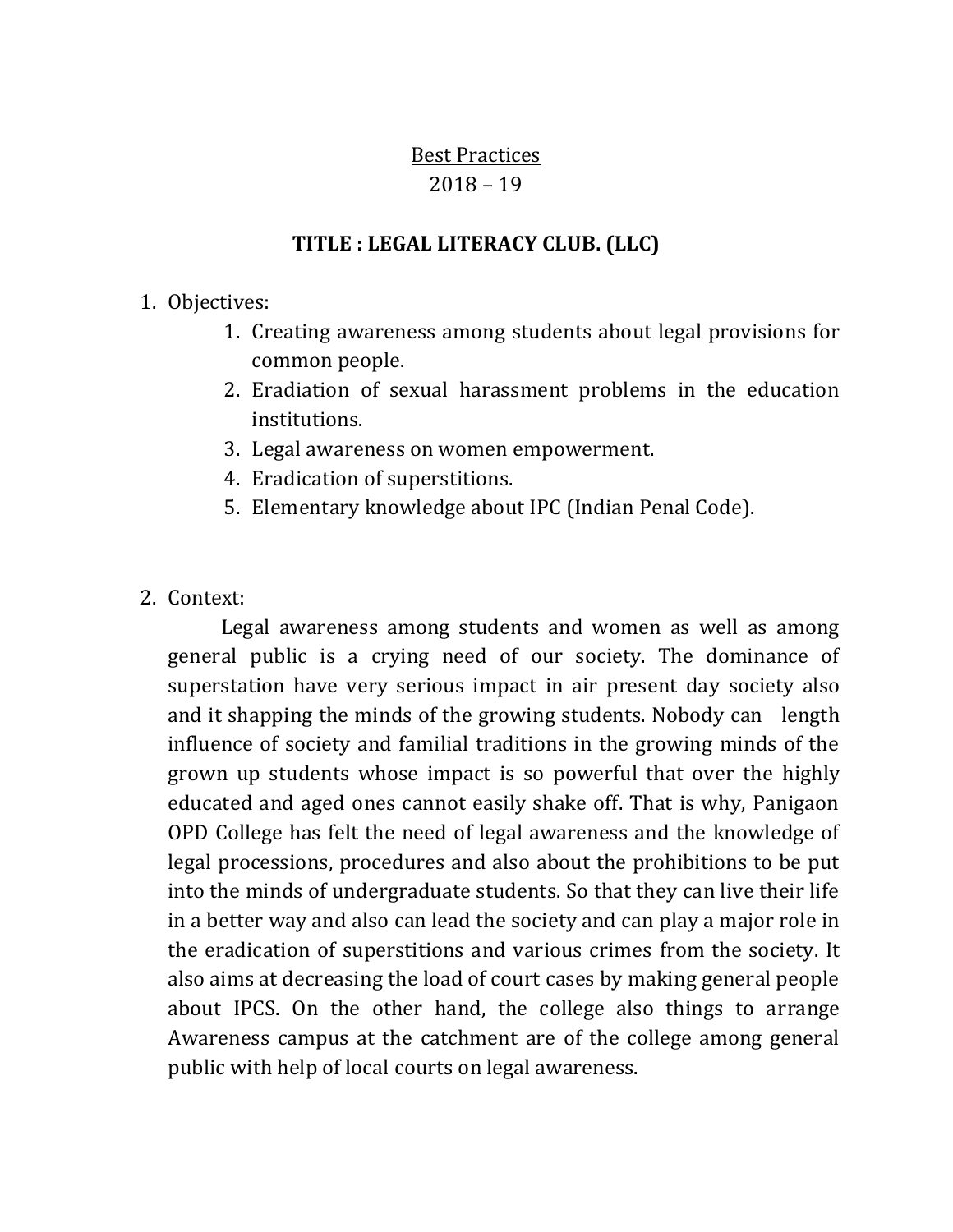## 3. The Practice:

 The college has contracted with District Legal Service Authority Lakhimpur district and installed a Legal Literacy Club in the college under Mrs. Kunjalata Dutta Associate Professor as the Coordinator. It has been organizing various meetings and awareness program in and outside the College campus on various topics that are related to legal aspects, empowerment of women, eradication of superstition, political awareness of general public etc. The LLC has organized the following workshop. .

- a. Sexual harassment and role of internal complain committee (ICC) is held today on 15/09/18. Mrs. Rupamoni Kour, Ex member of Family Welfare and District Legal Service Authority was invited as a resource person.
- b. "Role of Women in eradication of Superstition" is organized on 08/03/2019 at Roiyal Bakol L.P. school, Roiya Bakol gaon in collaboration with women cell, Panigaon OPD College and the Resource person invited from outside was Mr. Badan Kalita, Assistant professor, Department of Sociology, LTK College, Azad another important workshop on political awareness of votes was organized on 25/01/2019 for the occasion of National Votes Day. The Resource Person invited to the meeting was Mr. Narayan Kuri.
- c. Organized a top on human rights violation in India, locating to North East on 05/04/2019. Mr. Diganta Hatibrouah, Assistant Professor, Department of Political Science, North Lakhimpur was be Resource Person of the top.
- d. Organized a workshop on Role of Women in Women apartment, held on 08/03/2019. Mr. Biren Gogoi and Mrs. Ambika Dutta Hazarika, Associate professor, Panigaon OPD College were the resources person of the workshop.
- e. The role of legal services in prevention of domestic violation.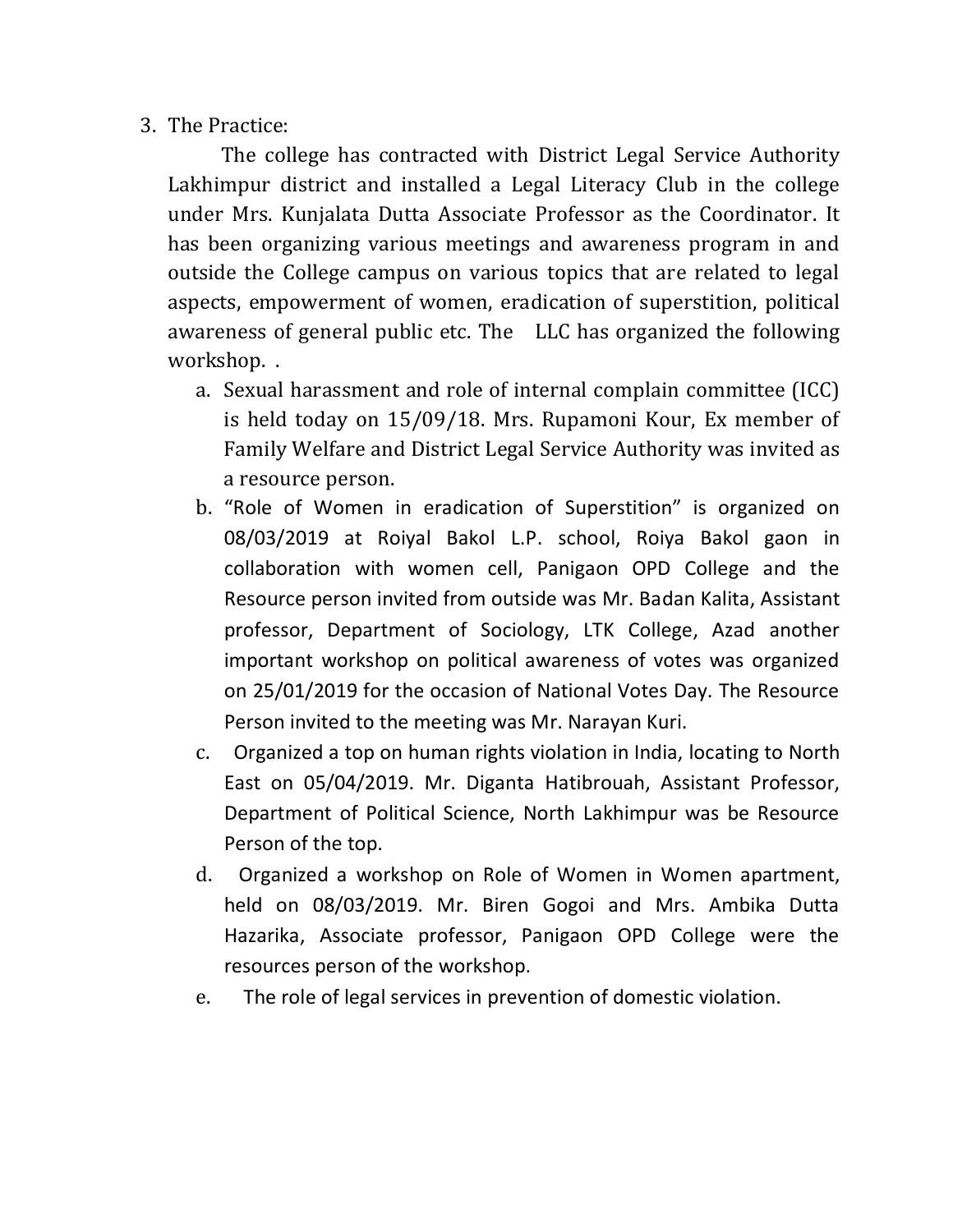4. Evidence of Success:

 The LLC is seen to have been immensely successful. The LLC is yet offering its successful oersice and various meetings and workshops has been being organized during the successive year also. The local public have also commented that they have wished it's to live long.

5. Problems uncounted and Resources required:

 The LLC has been increasing its activity after day. Therefore, we need permanent funding, adequate Resource Person, Permanent Coordinator, Office Building etc. in order to maintain its activities as well as its sustenance.

# **Talk on Human Right Violation in India located to NE**

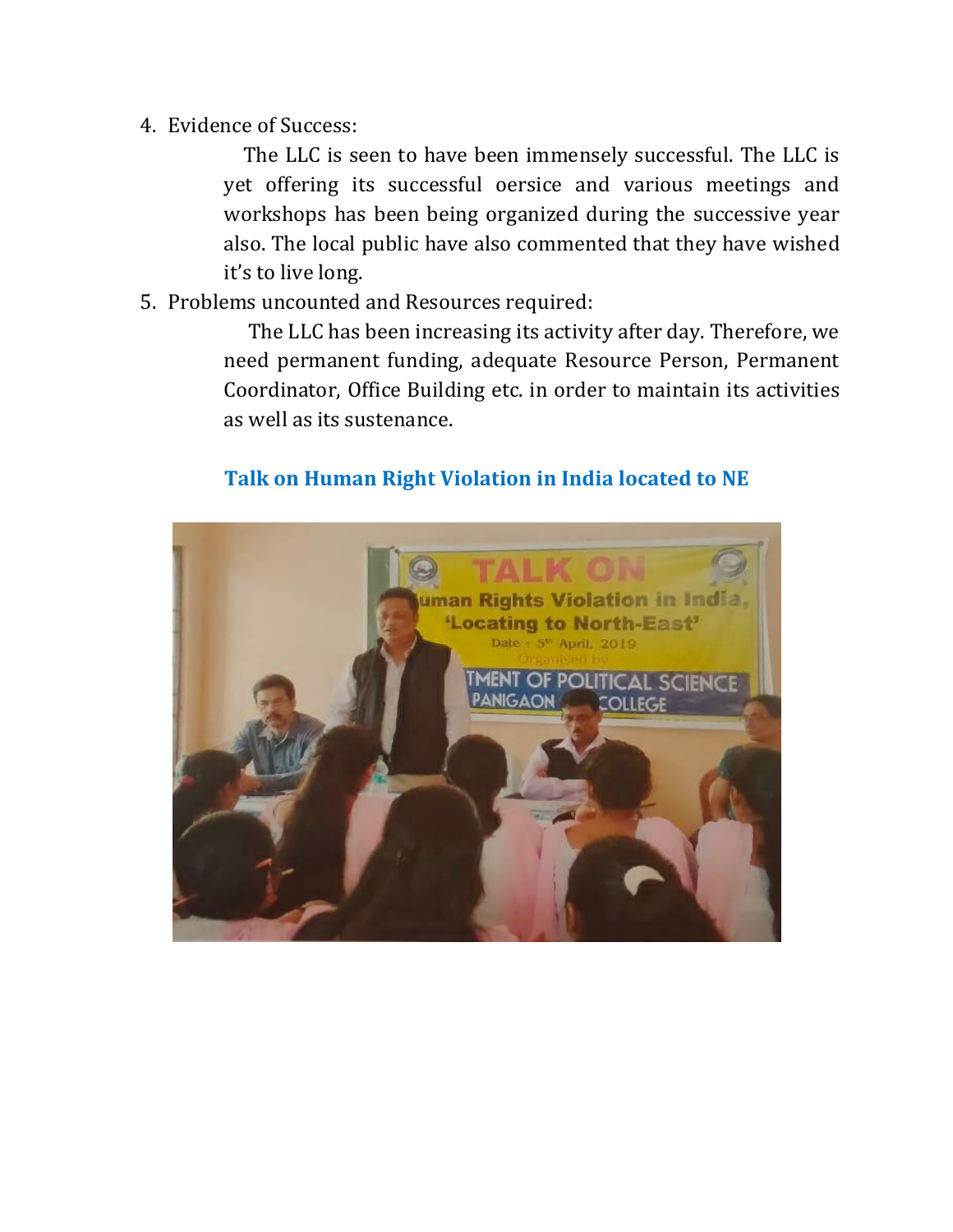**Observed Voters Day among Students**